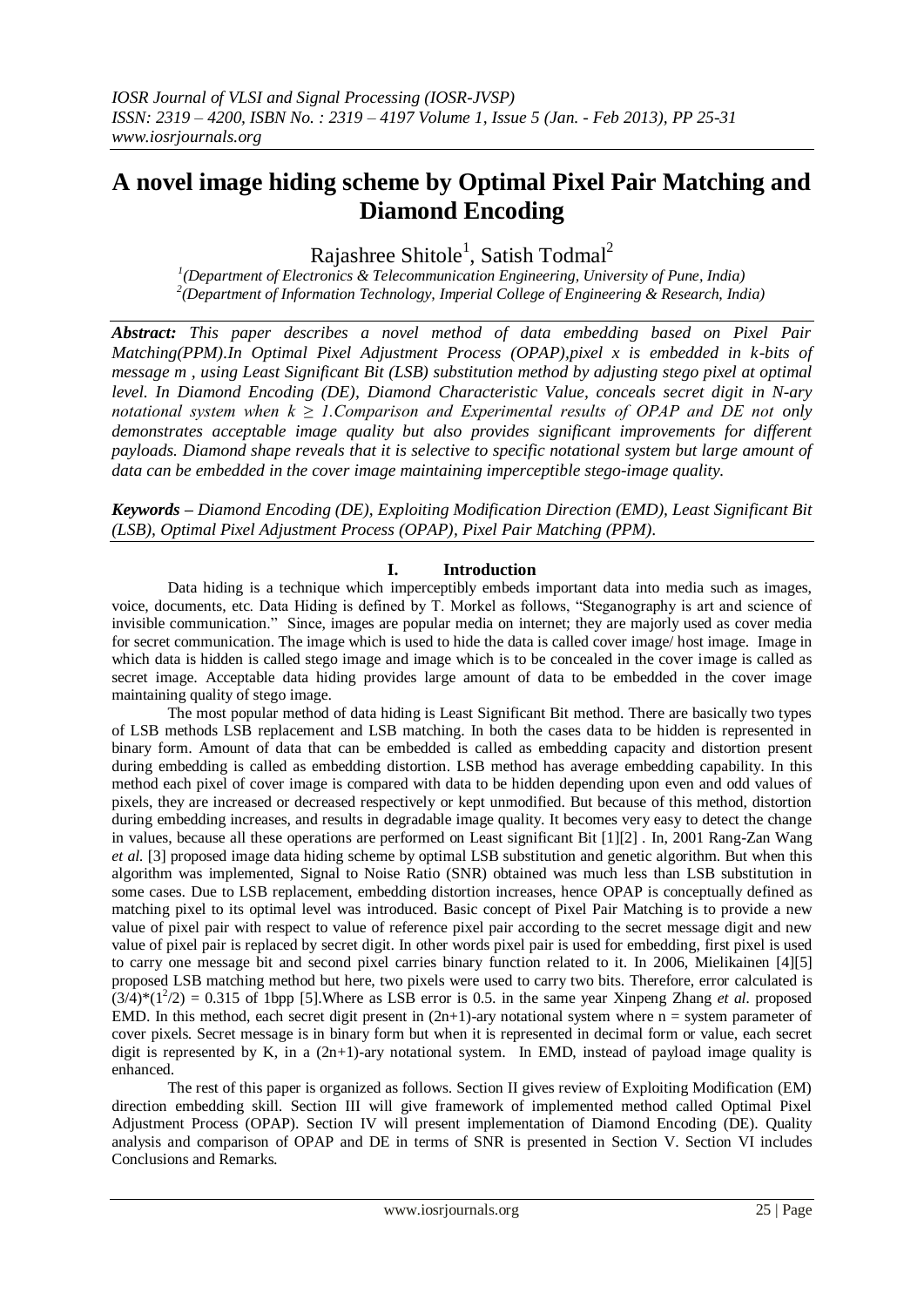# **II. Review Of The Exploiting Modification Direction Embedding Scheme**

The EMD method was proposed by Xinpeng Zhang *et al.* in 2006, which enhanced the image quality of stego image by fully exploiting the modification direction. The EMD method is described in [6][7]. The basic concept of EMD is n cover pixels carry (2n+1)-ary notational secret digit and only one pixel value is changed i.e. increased or decreased by 1. In n cover pixels, for one pixel 2n states are possible pixel value 1 is added or subtracted. But if no pixels are modified  $(2n+1)$  different cases are obtained. Secret message (binary form) is segmented to L bits where L is given as

$$
L = [K^*log_2(2n+1)] \tag{1}
$$

Secret message bits (1101 0110 1001) is segment as (23 11 14) in 5-ary rotational system where L=4 and K=2. Let  $P_{x1}$ ,  $P_{x2}$ ,... $P_{xn}$  denote value of pixel in a group extraction function (f) is given as follows

$$
f(P_{x1}, P_{x2}...P_{xn}) = [\sum_{i=0}^{n} P_{xi}^{*i}]
$$
 (2)

If  $n=2$ ,

$$
f(P_{x1}, P_{x2}) = [\sum_{i=0}^{1} (P_{xi} * i) \text{ mod } (2n+1)]
$$
 (3)

$$
= [\ \Sigma_{i=0}^1 \quad (\mathrm{P}_{\mathrm{x}i}^{\mathrm{*}}i) \ \mathrm{mod} \ 5 \ ]
$$

In EMD payload cannot be increased and it is limited to 5-ary notational system. For extraction, more than one pixel needs to be modified, which affects overall performance. Hence OPAP is introduced.

### **III. Optimal Pixel Adjustment Process (OPAP)**

This section describes the implemented technique based on PPM. Consider  $P_{xi}$ ,  $P_{xi} \square$ ,  $P_{xi}$ <sup>"</sup> represent pixel values at i<sup>th</sup> pixel in the host image H, stego image is given as S. Stego image S is calculated by LSB substitution method. It is basically represented in [8]. LSB substitution works as follows[4][5] Let,

$$
\delta_i = P_{xi} \Box - P_{xi} \tag{4}
$$

where,  $\delta_i$  = embedding error

Cover or host image of M\*N pixels is represented as

$$
H = x_{ij} E\{0, 1, \ldots 255\}
$$

Secret message M in K secret bit is

$$
m = \{m_i \mid 0 \le i < n, \, m_i \in \{0, 1\}\}\tag{5}
$$

Secret message is rearranged to form a virtual message of K-bit is denoted m $\Box$ 

$$
m \Box = \{ m_i \Box \mid 0 \leq i < n \Box, m_i \Box \in \{0, 1, \ldots, 2^{k-1}\} \} \tag{6}
$$

where,  $n\Box=M^*N$ 

For eg.

For embedding LSB substitution method is used

$$
m \square = \{ m_i \square \}
$$
  
\n
$$
m_i \square = \sum_{i=0}^{k-1} m_{i^*k+j} \square 2^{k \cdot 1 \cdot j}
$$
 (7)

Therefore Stego image comprises of chosen pixel value  $x_i$  which stores K-bit of message  $m_i \Box$ . Stego pixel is denoted by

$$
x_{li} \square = x_{li} - x_{li} * mod * 2^k + m_i \square
$$
 (8)

Therefore  $P_{xi}$  is nothing but  $x_{li}$ . K is directly replaced by LSB of  $P_{xi}$  with secret message bit.

$$
-2^k < \delta i < 2^k \tag{9}
$$

Therefore to convert  $P_{xi} \Box$  to  $P_{xi} \Box$   $\Box$  i.e. original pixel to stego pixel three cases are defined.

Case 1:  $(2^{k-1} < \delta i < 2^k)$ 

$$
\begin{array}{ll} P_{xi} \Box \ \Box = \ P_{xi} \Box - 2^k & \quad ; \ P_{xi} \Box \geq \ 2^k \\ & = \ P_{xi} \Box & \quad ; \ \text{otherwise} \end{array}
$$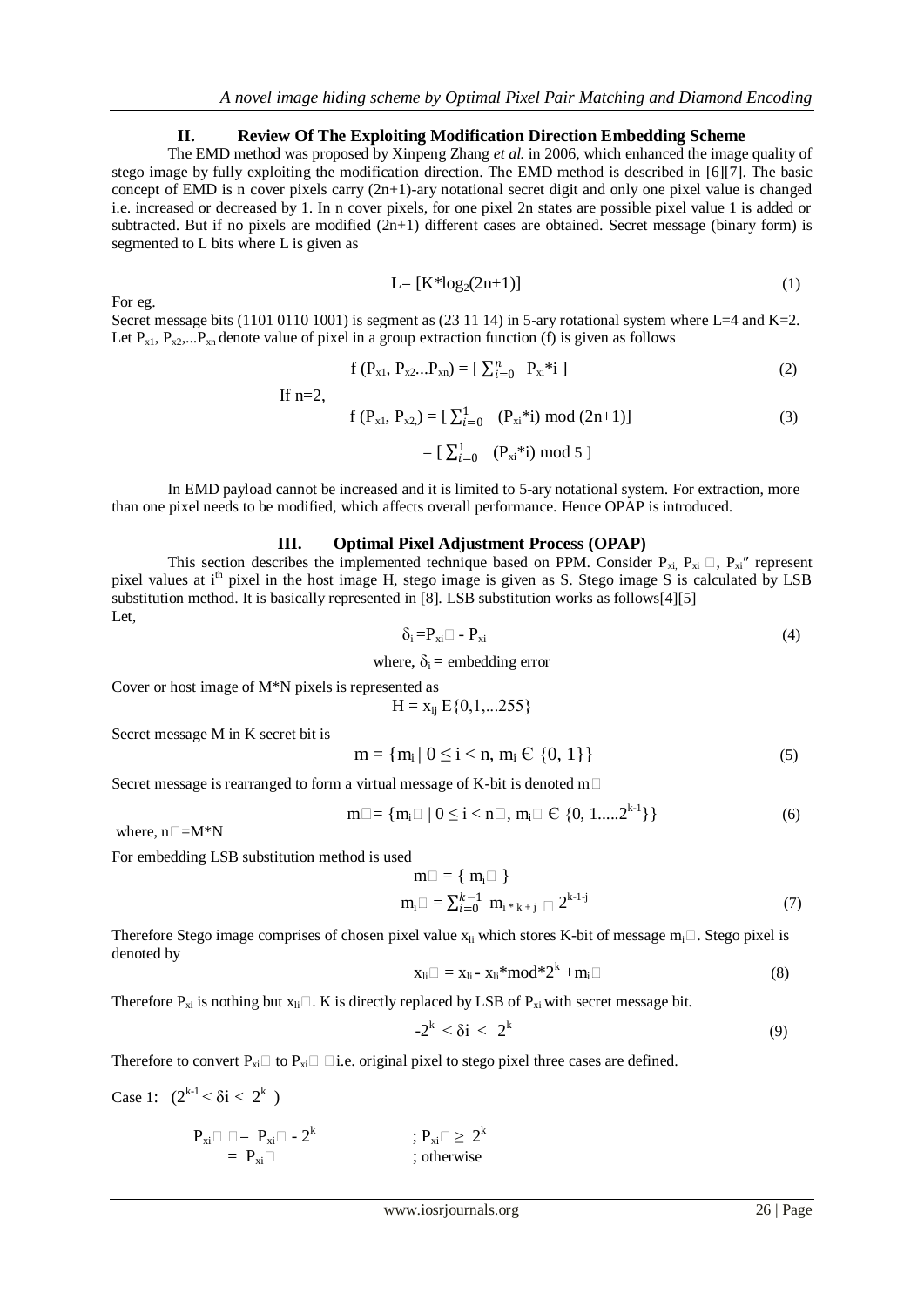Case 2:  $(-2^{k-1} \le \delta_i \le 2^{k-1})$ 

$$
P_{xi} \Box \Box = P_{xi} \Box \qquad ; \text{ for all }
$$

Case 3:  $(-2^k < \delta_i < -2^{k-1})$ 

$$
\begin{aligned} P_{xi} \Box \Box &= P_{xi} \Box + 2^k & ; \ P_{xi} \Box < 256 \text{-} \ 2^k \\ &= P_{xi} \Box \end{aligned}
$$

So for optimal pixel pair matching, P = pixel value, rLSB = rightmost bit of v, P $\Box$  = pixel value after embedding rLSB using LSB substitutions described above (8). Aim of OPAP is to adjust P; to its optimal level by decreasing embedding distortion.

$$
P\Box\ \Box\ =\ \left\{\begin{array}{c}P\Box+2^{rLSB}&;P^{rLSB}-S>2^{r\cdot 1}\ \&\ P\Box+2^{rLSB}\leq 255\\ P\Box-2^{rLSB}&;P^{rLSB}-S>2^{r\cdot 1}\ \&\ P\Box\ \Box\ \Box 2^{rLSB}\geq 0\\ \text{; otherwise}\end{array}\right.
$$

After embedding if value of P = 160 is changed to P $\Box$  = 157 according to the above stated conditions. It is proved that pixel pair is matched at optimum level. If last three bits of  $P\Box$   $\Box$  are extracted, embedded data can be extracted very easily. But as value of K increases more than four, OPAP starts degrading the image quality.

#### **IV. Diamond Encoding (De)**

The basic concept of DE is based on Pixel Pair Matching. It is an extension of EMD method described in section II[7]. DE is used to conceal the secret digit in N-ary notational system into pixel pair where  $N = 2k^2 +$  $2k + 1$  when  $k \ge 1$ , where k is embedding parameter. Diamond Characteristic value is calculated so that one secret N-ary digit is concealed.

Consider, size of cover image is m<sup>\*</sup>m and secret message digit is  $D_N$ , N stands for N-ary notational system. But embedding parameter k should satisfy the following condition:

$$
\left[\frac{m+m}{2}\right] \ge |\mathbf{S}_{\mathbf{N}}| \tag{10}
$$

Where,  $|S_N|$  represents no. of secret message digits in N-ary notational system. Let a, b, x and y be pixel values, the new set of pixel value which is to be found is called neighbourhood set denoted by  $S_k(x, y)$ , (a, b) is set of coordinates whose distance  $(x, y)$  is less than or equal to k.

$$
S_k(x, y) = \{ (a, b) | |a - x| + |b - y| \le k \}
$$
 (11)

 $|S_k|$  gives us value of embedded base with parameter k. Value of  $|S_k|$  is defined by embedding parameter k, when k=1, 2, 3....N; S<sub>k</sub> obtained will be|S<sub>1</sub>|=5,  $|S_2|$ =13,  $|S_3|$ =25....and so on respectively.

$$
|S_k| = [(\sum_{i=0}^k (2i + 1)) + (\sum_{i=1}^k 2i - 1)]
$$
  
\n
$$
= 1 + [(\sum_{i=1}^k (2i + 1)) + (\sum_{i=1}^k 2i - 1)]
$$
  
\n
$$
= 1 + [\sum_{i=1}^k (4i)]
$$
  
\n
$$
= 1 + \frac{k(k+1)}{2} * 4
$$
  
\n
$$
= 1 + 2k (k+1)
$$
  
\n
$$
= 2k^2 + 2k + 1
$$
 (12)

Now, DCV is calculated for embedding and extracting process by using diamond function f. DCV is calculated as follows

$$
f(x, y) = ( (2k + 1) * x + y) \bmod N
$$
 (13)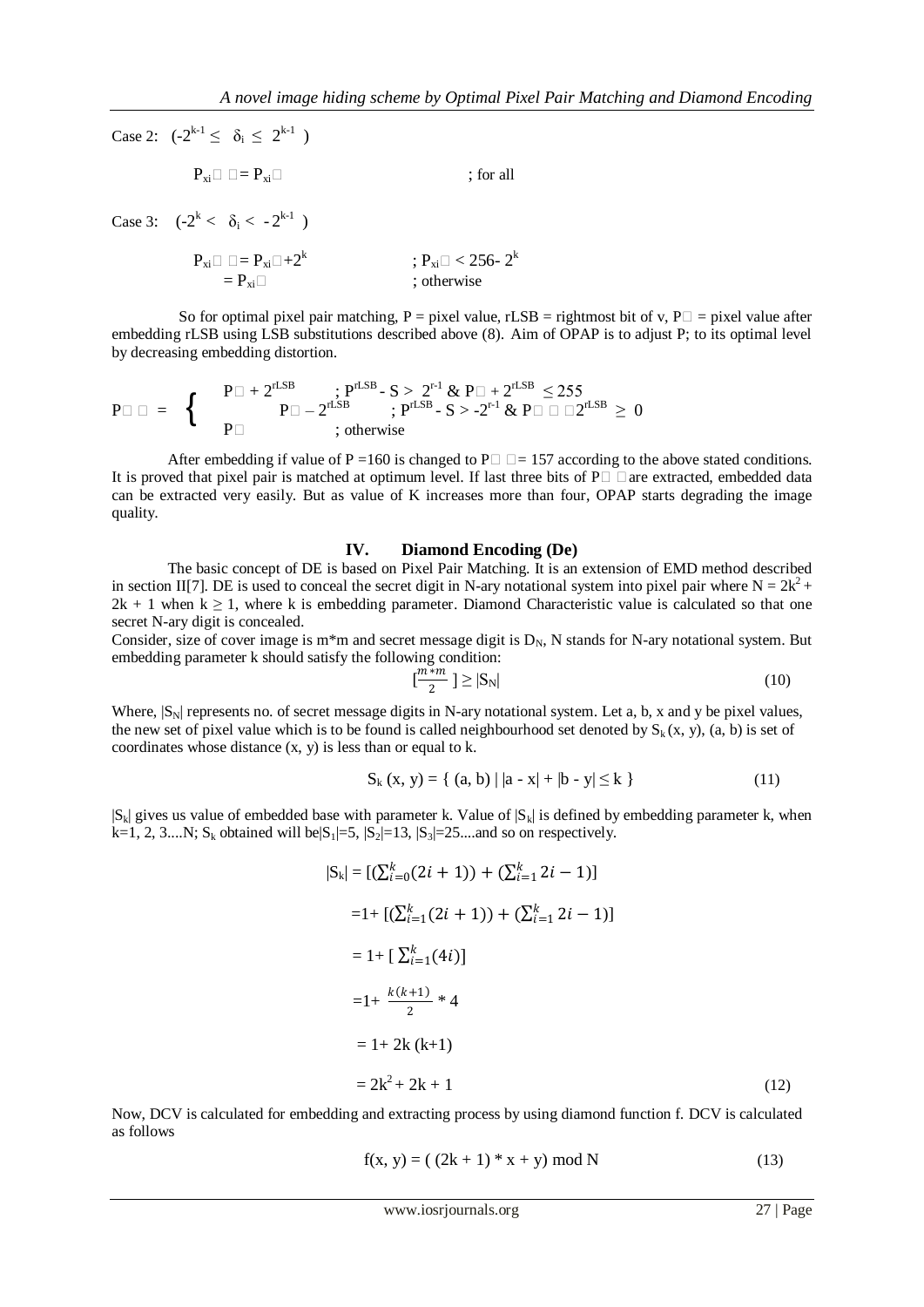when  $f(x \Box, y \Box) = S_B$  then  $(x, y)$  is replaced by under flowing or overflowing,  $(x \Box, y \Box)$  must be adjusted finely. Thus, four conditions of adjustments are as follows

- 1. If  $x \square > 255$ ,  $x \square = x \square N$
- 2. If  $x \square < 0$ ,  $x \square = x \square + N$
- 3. If  $y \square > 255$ ,  $y \square = y \square N$
- 4. If  $y \square < 0$ ,  $y \square = y \square + N$

In the diamond encoding method, when neighbourhood values are found, they form a diamond shape. Payload is given by  $\frac{1}{2} \log_2(2k^2 + 2k + 1)$  bpp. So, it is proved that, pixel vector  $(x, y)$  does not go beyond the value embedding parameter k even after embedding is completed. It is concluded that maximum data can be embedded in the cover image without degrading the quality of the stego image.

### **V. Quality Analysis and Comparison**

Whenever any Stego image is created, some new data is embedded in the original/ cover or so called Host image. Because of this embedding, pixel values are modified. To measure the quality of stego image SNR, MSE, etc. are used. So, here, we are dealing SNR of OPAP and DE. SNR is defined as the ratio of signal to noise between cover and stego image. Larger value of SNR denotes better stego image quality. Mathematically, SNR is defined as follows

$$
SNR = \frac{\sum_{x=0}^{m-1} \sum_{y=0}^{n-1} f(x,y)|2}{\sum_{x=0}^{m-1} \sum_{y=0}^{n-1} [f(x,y) - f(x,y)]2}
$$

Where,

$$
f(x, y) = \frac{Original\ Image}{Cover\ Image\ or\ Host\ Image}
$$

 $f_1(x, y) = \frac{Step \ Image}{Step \ Image}$ Secret or Embedded Image

 $(4rLSB + 2)$ 

SNR value in dB given by,

$$
SNR_{dB} = 10 \log_{10} SNR
$$

## **1. Analysis of SNR**

**1.1 LSB Substitution[8]** When bit is embedded in  $i<sup>th</sup>$  LSB, SNR is given as:  $\overline{S}$ 6

$$
NR_{LSB}=\frac{6}{(4r-1)}
$$

**1.2 Optimal Pixel Adjustment Process [3]** The probability of  $|P - P \square \square$  lies in the range of  $[1, 2^{rLSB} - 1]$  is  $1/2^{rLSB}$  :  $SNR_{OPAP} = \frac{12}{(4 \pi 1.5E)}$ 

#### **1.3 Diamond Encoding [7]** Digits are embedded in N-ary notional system :

$$
SNR_{DE} = \frac{12}{\frac{1}{2N} \sum_{y=0}^{k} \sum_{x=y-k}^{k-y} (x^{2} + y^{2}) + \sum_{y=1}^{k} \sum_{x=y-k}^{k-y} (x^{2} + y^{2})}
$$

$$
= \frac{k(k+1)(k^{2} + k + 1)}{3 + 6k(k+1)}
$$

Where,

x,y=New pixel pair which uses diamond shape,  $x_i$  and  $y_i$  is reference co-ordinates, k=Embedding parameter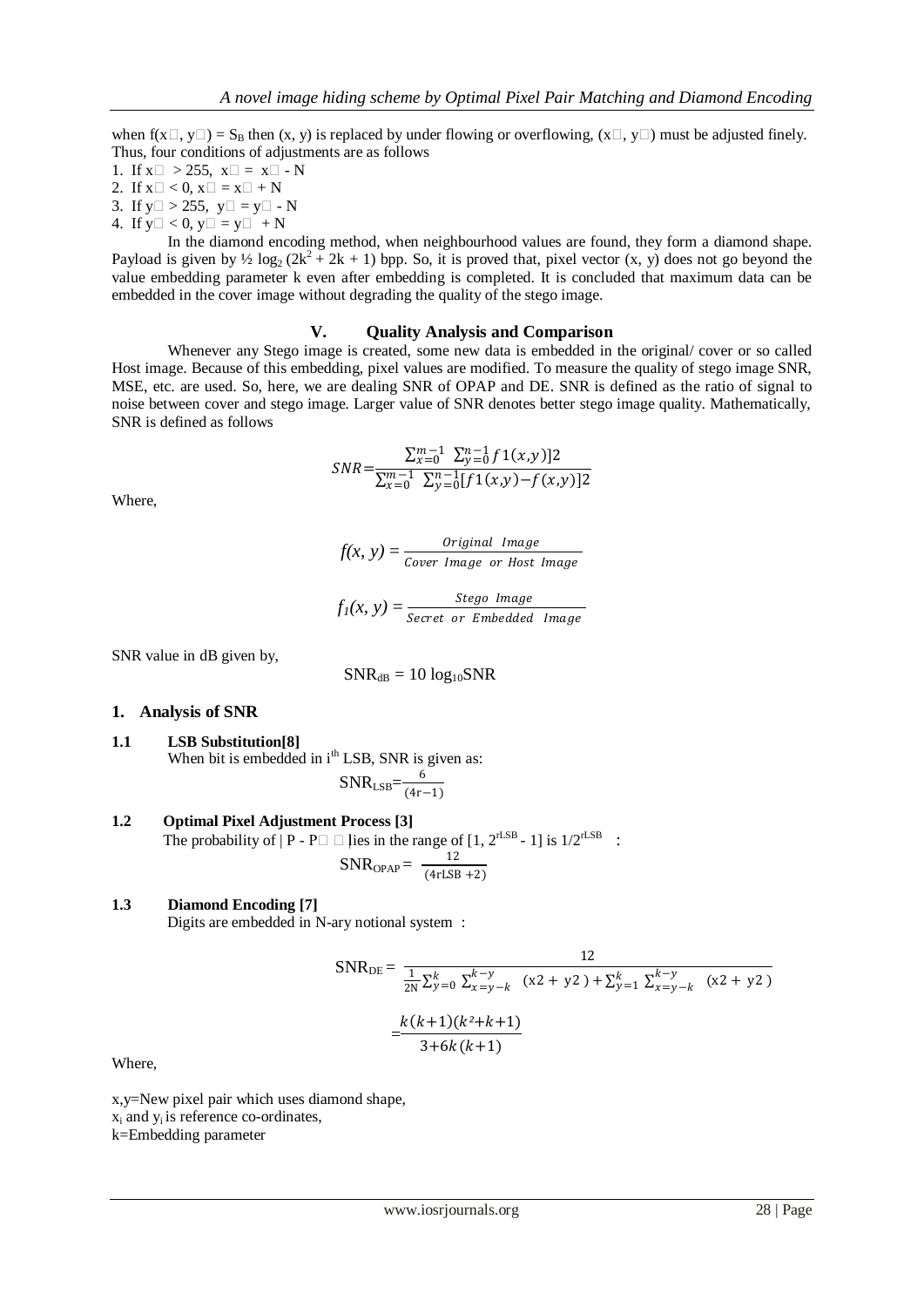| Table no.1 SNR of OPAP |                |                                  |                     |                                |                                                 |  |  |  |
|------------------------|----------------|----------------------------------|---------------------|--------------------------------|-------------------------------------------------|--|--|--|
| Sr.<br>No.             | Cover<br>image | Size of cover<br>image<br>(bits) | <b>Secret image</b> | Size of secret image<br>(bits) | <b>SNR</b> with<br><b>OPAP</b><br>(d <b>b</b> ) |  |  |  |
| Ι.                     | <b>Baboon</b>  | $500 \times 500$                 | Lena                | $250 \times 250$               | 35.406                                          |  |  |  |
| 2.                     | Kelly          | $500 \times 500$                 | Lena                | $250 \times 250$               | 33.833                                          |  |  |  |
| 3.                     | <b>Baboon</b>  | $500 \times 500$                 | Pepper              | $250 \times 250$               | 35.370                                          |  |  |  |
| 4.                     | Kelly          | $500 \times 500$                 | Pepper              | $250 \times 250$               | 33.917                                          |  |  |  |

#### Table no.2 SNR of DE

| Sr.<br>No. | Cover<br>image | Size of cover image<br>(bits) | <b>Secret image</b> | Size of secret image<br>(bits) | <b>SNR</b> with<br>DE<br>$(db)$ |
|------------|----------------|-------------------------------|---------------------|--------------------------------|---------------------------------|
| 1.         | <b>Baboon</b>  | $500 \times 500$              | Lena                | $250 \times 250$               | 39.479                          |
| 2.         | Kelly          | $500 \times 500$              | Lena                | $250 \times 250$               | 38.003                          |
| 3.         | <b>Baboon</b>  | $500 \times 500$              | Pepper              | $250 \times 250$               | 39.485                          |
| 4.         | Kelly          | $500 \times 500$              | Pepper              | $250 \times 250$               | 37.992                          |

It is clear from TABLE 1 and 2, large amount of data is embedded in cover image without losing imperceptibility of the image. When the size of cover image and secret image is same, SNR is decreased. But when secret image is less than cover image, the average value of SNR for DE according to readings in TABLE 2 is 38.739 whereas for OPAP is 34.631.Therefore we obtain acceptable image quality compared to LSB substitution and EMD. It is also proved that number of bits which can be changed in OPAP is maximum 3and for DE it is 8.Therefore large amount of data is embedded in DE compared to OPAP and EMD.

| Sr.<br>No. | Cover<br>image | <b>Secret image</b> | <b>SNR</b> with<br><b>OPAP</b><br>$(db)$ | <b>SNR</b> with DE<br>$(db)$ | <b>SNR</b> improvement<br>of DE over OPAP<br>(db) |
|------------|----------------|---------------------|------------------------------------------|------------------------------|---------------------------------------------------|
| 1.         | Baboon         | Lena                | 35.406                                   | 39.479                       | 4.073                                             |
| 2.         | Kelly          | Lena                | 33.833                                   | 38.003                       | 4.170                                             |
| 3.         | <b>Baboon</b>  | Pepper              | 35.370                                   | 39.485                       | 4.115                                             |
| 4.         | Kelly          | Pepper              | 33.917                                   | 37.992                       | 4.075                                             |

Table no. 3 SNR Comparison of DE with OPAP

TABLE 3, indicates SNR comparison of OPAP and DE and SNR improvement of DE over OPAP. From this comparison it is clear that DE outperforms EMD and OPAP outperforms LSB substitution in terms of embedding efficiency, quality of stego image, etc. Fig. 1and Fig. 2 show the cover image Baboon and secret image of Lena and Pepper using OPAP and DE respectively.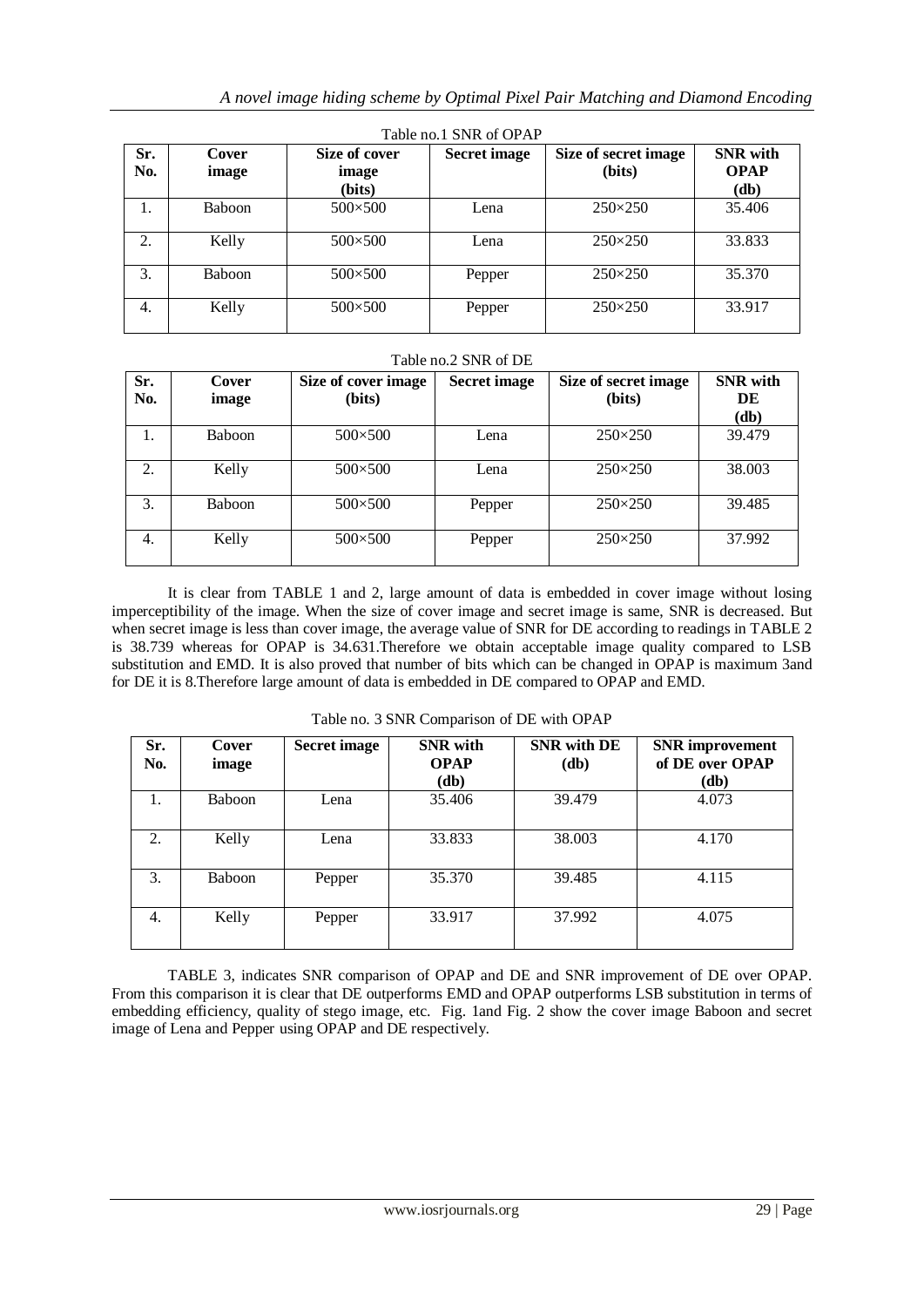

Fig. 1. i] Cover image ii] Secret image and iii] Stego image by OPAP



From Fig.1 & 2 it is proved that DE gives better result compared to OPAP in terms of image quality.

# **V. Conclusion**

This paper implements two efficient data embedding techniques. Optimal Pixel Adjustment Process gives acceptable image quality as compared to Least Significant Bit substitution method whereas Diamond Encoding enhances SNR.SNR improvement shown in TABLE 3 concludes DE outperforms OPAP as pixel improvement is of minimum 4db. When an image having large areas with same color shades are used as cover image, change in pixel can be easily detected in OPAP. Clearly, the embedding parameter *k* which is derived by N-ary notational system in DE allows bit replacement up to 8 bits which is limited in OPAP. DE gives no artifacts in stego image for specific value of k, and large amount of data can be embedded in cover image maintaining stego image quality or imperceptibility of an image. DE gives comparatively a better performance with respect to EMD, LSB substitution and OPAP. However with increasing values of *k*, pixel pair matching in an adaptive manner can be considered as an alternate approach.